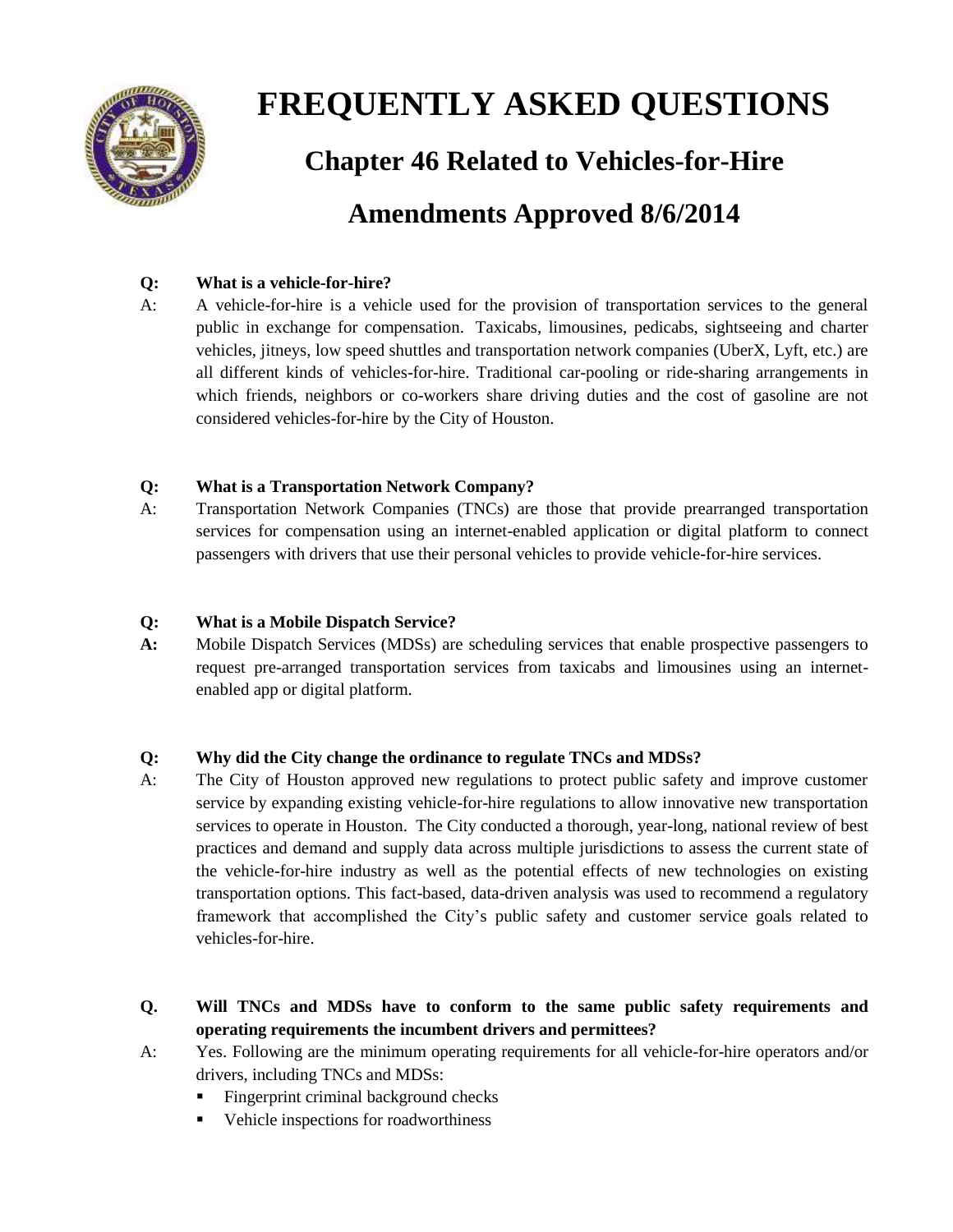**FAQS Chapter 46 Related to Vehicles-for-Hire Ordinance Amendments Approved 8/6/2014 Page 2of 5**

- Vehicle age limits
- **•** Commercial automobile liability insurance
- **Pre-licensing physicals for drivers**
- **Pre-licensing warrant checks for drivers**
- **Pre-licensing drug testing for drivers**
- Driver training
- **Limitation on driver hours**
- Proof of rendition and payment of ad valorem taxes for vehicle-for-hire business assets (vehicles)
- **Payment of permit and licensing fees to the City**
- Place of business within the greater metropolitan area
- Fare certainty

#### **Q: Will Uber and Lyft be required to pay fees?**

- A: Yes. The ordinance requires a fee of 2% of gross receipts to be paid by all TNCs.
- **Q: When will the ordinance be effective? Will all parts of the ordinance be effective immediately?**
- A: Most of the ordinance amendments became effective on August 6, 2014 with the exception of:
	- GPS/Credit Card system implementation requirements become effective 180 days after the effective date of the ordinance (February 2, 2015);
		- MDS and TNC requirements become effective 90 days after the effective date of the ordinance (November 4, 2014).

#### **Q: Will TNCs and MDSs be required to carry commercial insurance?**

- A: Yes. MDSs dispatch taxicabs and limousines that are already permitted and covered by commercial insurance. The approved ordinance requires TNCs to maintain at least the following minimum coverage:
	- Commercial automobile liability insurance as required in the Texas Motor Vehicle Safety Responsibility Act covering passengers and third parties during the time a driver is logged into the app and available to provide VHF services on the network, but has yet to accept a trip;
	- Commercial automobile liability insurance with a combined single limit of \$1 million per accident, covering passengers and third parties from the time a driver is matched with and accepts a trip request until "the completion of the trip including the drop off of passenger(s) at their final destination…regardless of whether a driver is logged onto the TNC's internetenabled application or digital platform at any point following the acceptance of the trip request"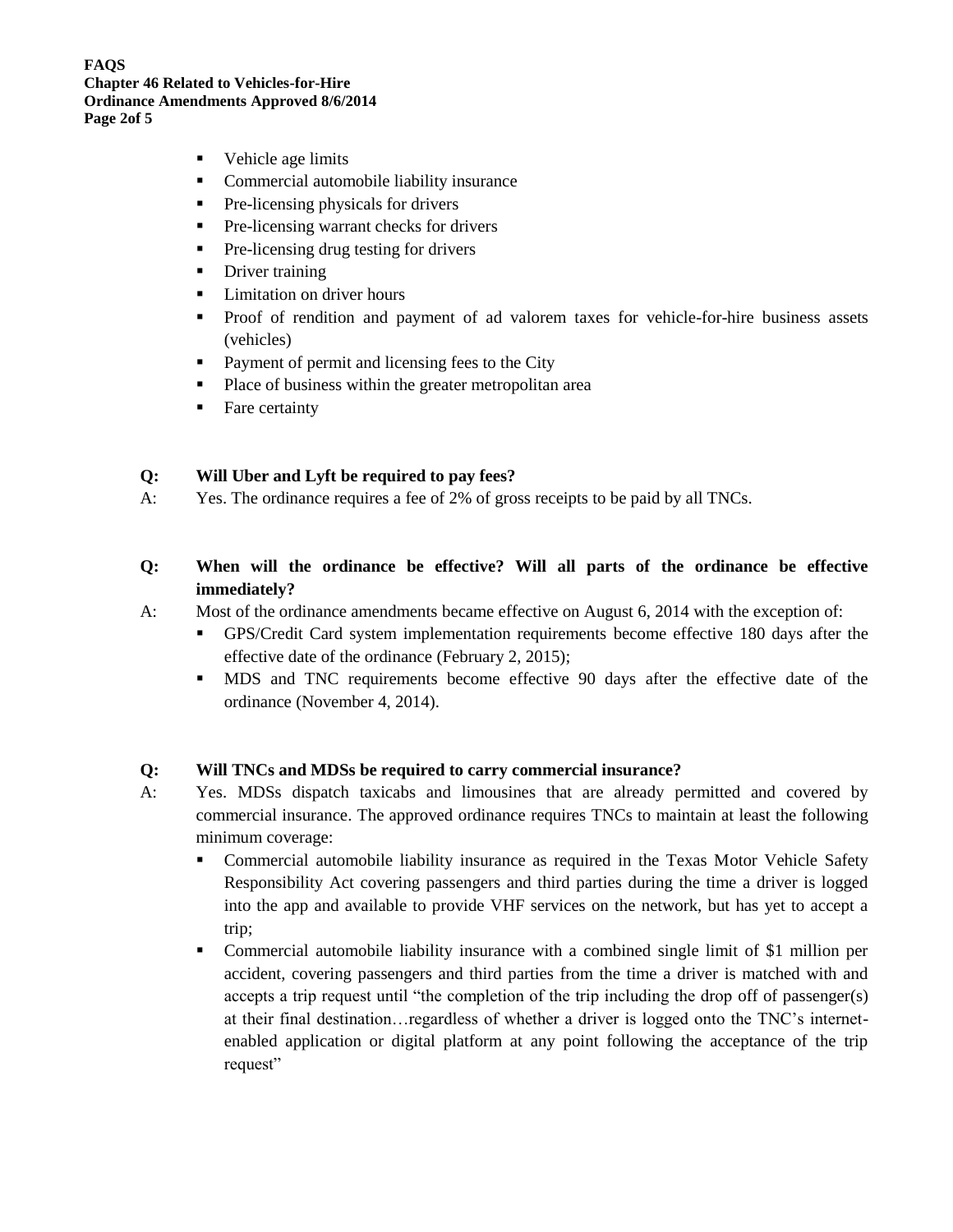#### **Q: Can a taxicab vehicle be used part-time as a TNC vehicle?**

A: No. If a driver wishes to use his taxicab vehicle as a TNC vehicle, all taxicab lettering and equipment must be removed from the vehicle.

# **Q: Why can't I hail a TNC on the street, or walk up to a known TNC vehicle and ask for a ride?**

A: Personal automobile insurance policies contain a "livery exclusion" excluding any commercial use of a personal vehicle from coverage. For this reason, TNC customers should only take a trip that has been booked through the company's digital platform or smartphone app, and should ensure the driver is using the TNC app instead of some other, personal means of booking the trip. TNC drivers relying on personal insurance alone, without additional commercial insurance, could potentially be providing service without any insurance coverage for their customers, putting themselves, their passengers, and third parties at substantial risk. **It is illegal for a TNC driver to transport a passenger, for compensation, if the trip was not initiated through the app**.

# **Q: Will any vehicles-for-hire be required to provide wheelchair accessible vehicles under the proposed ordinance?**

A: Yes. Under this ordinance, the City is required to achieve a minimum number of wheelchair accessible vehicles  $(WAVs) - 3%$  of the entire vehicle-for-hire fleet (including taxicabs, limousines, TNCs, etc) – by August 6, 2015. The ordinance also establishes a 5% goal for WAVs across all vehicle-for-hire categories by August 6, 2017.

# **Q: Please summarize all the changes that were approved in this ordinance to address City Council's concerns related to wheelchair accessible vehicles.**

- A: This ordinance addresses the issue in multiple ways:
	- 1. The ordinance imposes a requirement that at least 3% of the vehicle-for-hire fleet be comprised of wheelchair accessible vehicles by August 6, 2015.
	- 2. The ordinance establishes a goal that at least 5% of the vehicle-for-hire fleet be comprised of wheelchair accessible vehicles by August 6, 2017.
	- 3. The ordinance incentivizes the retrofit of vehicles-for-hire to wheelchair accessible vehicles by extending the vehicle age limit for vehicles used as wheelchair accessible vehicles, thereby allowing owners of those vehicles to recoup the substantial additional investment required for the retrofit.
	- 4. The ordinance establishes the Houston Transportation Accessibility Task Force to study the vehicle-for-services provided in Houston and provide recommendations to the Mayor and City Council regarding opportunities to improve or refine local regulatory controls on vehicles-for-hire that impact the provision of transportation services to persons with disabilities.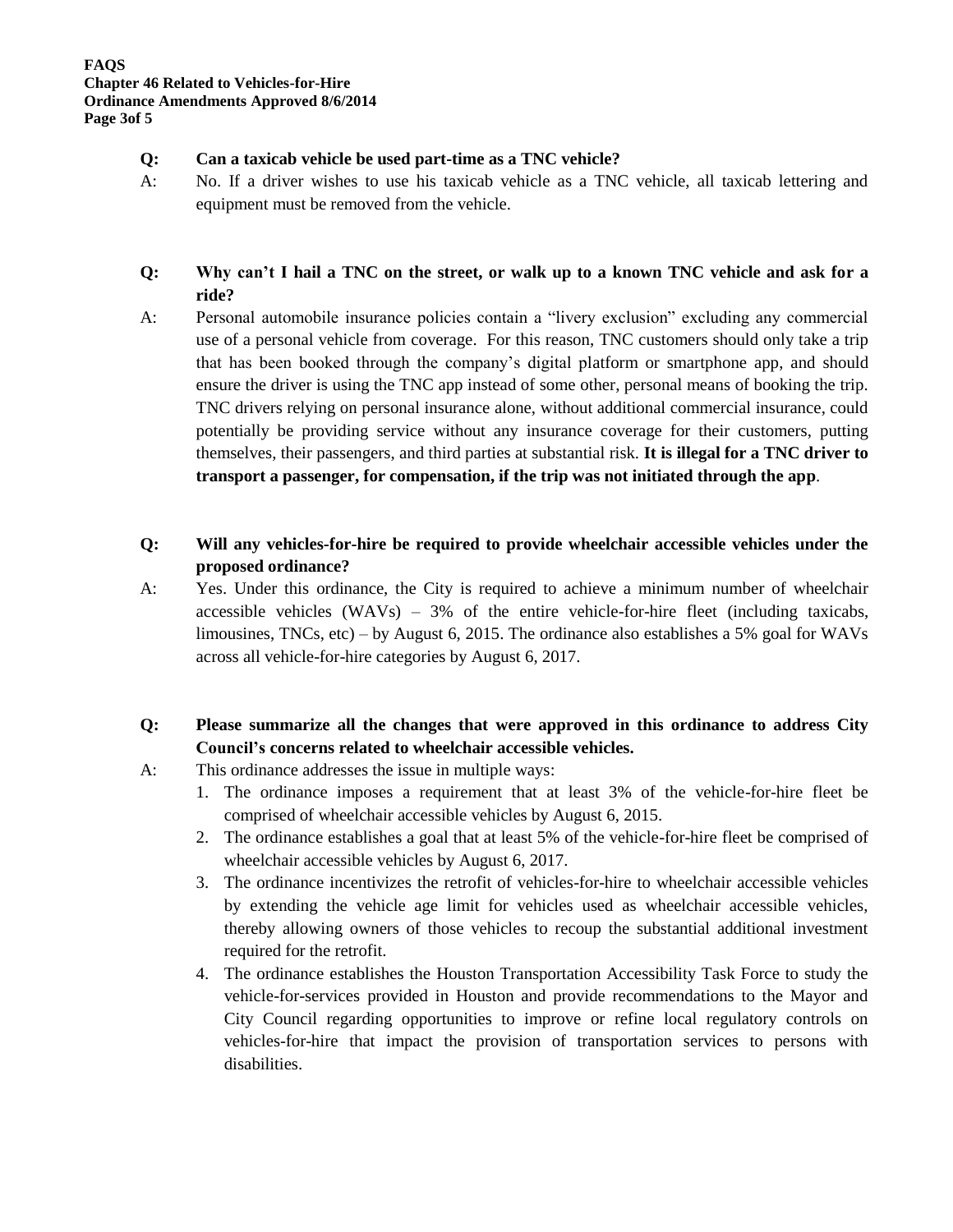5. The ordinance includes strong anti-discrimination provisions that expressly protect individuals with disabilities, and allow the City to suspend or revoke a driver's license or company permit upon a sustained allegation of discrimination.

# **Q: Is there due process for owners whose vehicles have been impounded for operating without a valid vehicle-for-hire permit or registration?**

- A: Yes. The ordinance provides that:
	- The vehicle will be towed to a secure facility designated by the City, and the vehicle operator will be given detailed, written instructions on how to retrieve his vehicle from the storage lot operator.
	- If the vehicle owner does not agree with the removal of the vehicle, he may request a hearing within 14 business days of the vehicle being impounded. It should be noted that the vehicle owner may retrieve his vehicle immediately from the storage lot and does not need to wait for the hearing to be held.
	- Hearings must be held within 10 business days after the hearing request is received by the court. Both the owner and the police officer who order the removal of the vehicle shall be notified of the date, time and place of the hearing. If the court determines probable cause did not exist for the removal of the vehicle, the City shall fully reimburse the owner.
- **Q: Is it true that existing taxicab companies and drivers will be required to either purchase a dispatch system or an app, or be affiliated with a dispatch system or an app?**
- A: No. There is no requirement in the ordinance for any taxicab company or driver to purchase a dispatch system or app, or be affiliated with a dispatch system or an app.
- **Q. Is it true that all taxicab vehicles must be the same color, or that all taxicab vehicles associated with one dispatch company or app must be the same color?**
- A. No. There is no such requirement in the ordinance.
- **Q. Is it true that all taxicab vehicles must be equipped with a fully functioning, integrated credit card/GPS system in the back seat of the vehicle?**
- A. Yes. The ordinance requires all taxicab vehicles to be equipped with fully functioning, integrated credit card/GPS systems, where the personal information monitor (PIM) is in the backseat of the vehicle, allowing the customer to maintain control of his/her credit card at all times.

## **Q. Why can TNCs "surge" price or charge less than posted rates, but taxicabs cannot?**

A. Taxicabs CAN charge more or less than the approved meter rates IF the trip is dispatched through an MDS, i.e. their internet-enabled app through a mobile device, AND IF they display their fare rate and provide a fare rate estimator on the app and device and the customer affirmatively accepts the difference in price.